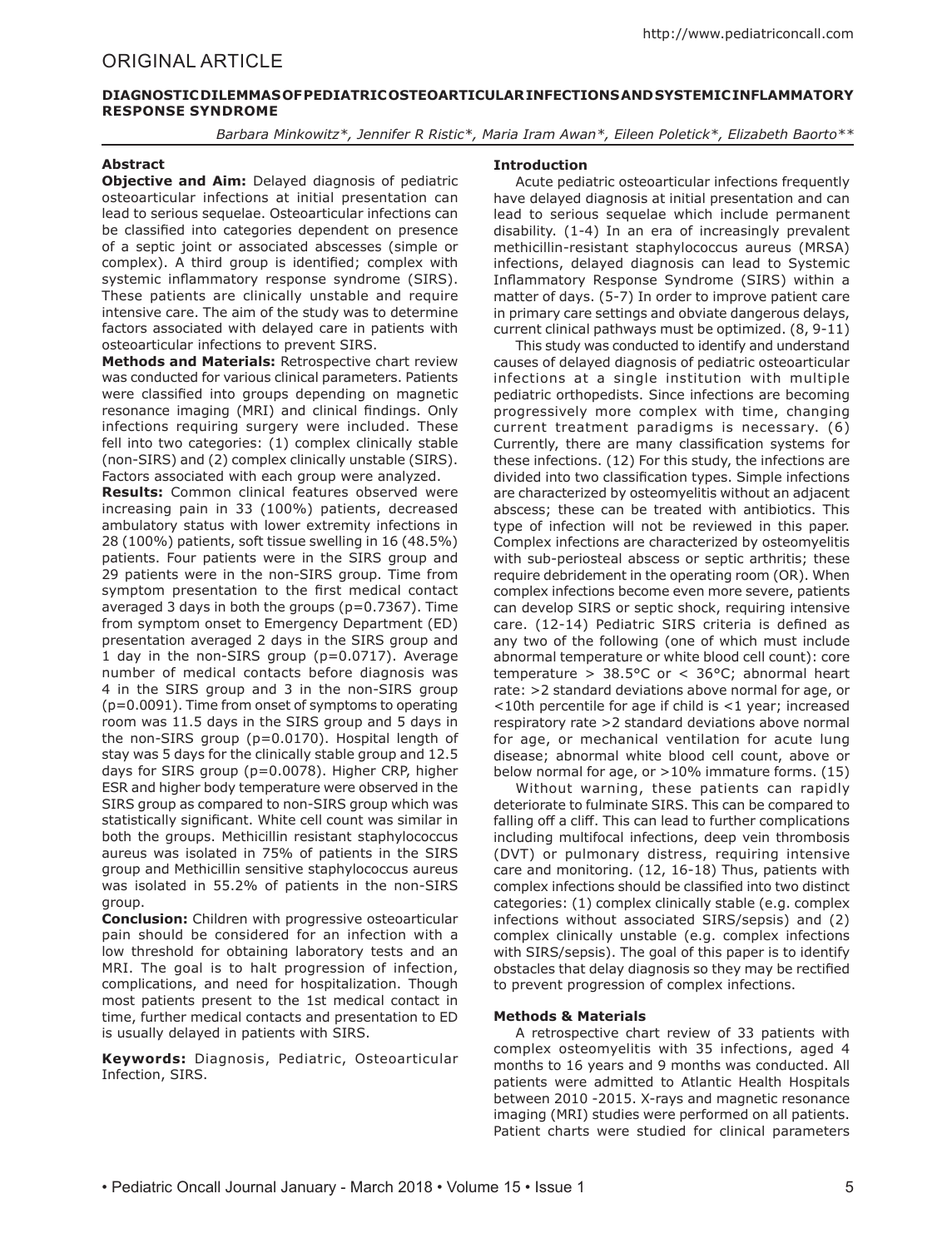including: clinical symptoms; laboratory values at presentation (e.g. erythrocyte sedimentation rate [ESR; reference range 0-20 mm/hr], C- reactive protein [CRP; reference range 0.0-9.0 mg/L] and white blood cell count [WBC; reference range 4.50-11.00/ nL]); vital signs at presentation (heart rate [HR; tachycardia defined as: >180 beats/min ages 0 days-1 year, >140 beats/min ages 2-5 years, >130 beats/min ages 6-12 years, and >110 beats/min ages 13-<18 years] and respiratory rate [RR; elevated rate defined at >34 breaths/min ages 1 month-1 year, > 22 breaths/ min from 2-5 years, > 18 breaths/min from 6-12 years, and >14 breaths/min from 13-<18 years]); number of medical contacts until diagnosis; time from start of symptoms until first professional contact; time from symptoms to the OR; hospital length of stay (LOS); time from MRI to surgery; MRI findings; pathogen, and antibiotic usage. Patients were classified into groups depending on MRI and clinical findings. Only infections that required surgery were included in this study. These infections fell into two categories: (1) complex clinically stable (non-SIRS); (2) complex clinically unstable (SIRS). Factors associated with non-SIRS and SIRS group were compared.

**Statistical Analysis:** All variables were tested for normality. If the variable did not fail the normality test, a 2-sample t-test was used to calculate the p-value. All variables with a p-values followed by an  $*$  failed the normality test and was calculated with Mann-Whitney. P value of < 0.05 was considered as significant.

#### **Results**

Clinical features observed were increasing pain in 33 (100%) patients, decreased ambulatory status with lower extremity infections in 28 (100%) patients, soft tissue swelling in 16 (48.5%) patients, septic shock including tachycardia and increased respiratory rate in 4 (12.1%) patients, multifocal infections in 3 (9.1%) patients, septic emboli to skin in 2 (6.1%) patients, cellulitis in 2 (6.1%) patients and pulmonary edema in 1 (3%) patient. Initial temperature on presentation included average temperature  $38^{\circ}$  C (range  $36.5^{\circ}$ C  $-40^{\circ}$ C) with 18 (54.5%) of patients afebrile on presentation. Seven (21.2%) patients had a normal CRP. Average initial CRP was 91.4 mg/L (3-255 mg/L). All patients had ESR >10 mm/hr and 21 (70%) of patients had ESR >40 mm/hr. Average initial ESR was 59.07 mm/hr (24-104 mm/hr). Nineteen (57.6%) patients had WBC >11/nL. Average initial WBC was 12.827/nL (5.7-24.4 /nL).

The time from symptom presentation to the first medical contact averaged 3.6 days (0-14 days). The time from symptom onset to presentation in the Emergency Department (ED) averaged 5.6 days (1-16 days). Average number of medical contacts before diagnosis was 3.5. Mean time from onset of symptoms to OR was 6.7 days (1-16 days). Average time from MRI to surgery averaged 14.4 hours (8 minutes-4 days). One patient progressed to SIRS in as few as 5 days from initial symptoms. MRI findings included: septic joint in 7 (21.2%) patients, septic joint including adjacent osteomyelitis in 5 (15.2%)

patients and osteomyelitis with sub-periosteal abscess in 21 (63.6%) patients. Twenty-nine (87.9%) patients were classified into the complex clinically stable group (non-SIRS) and 4 (12.1%) patients were classified into the complex clinically unstable group (SIRS). Details of complex clinically unstable group is depicted in Table 1. A comparison of hospital LOS, time to presentation to first medical contact, time to ED, time to OR, number of medical contacts, initial laboratory parameters and temperature between the 2 groups is presented in Table 2. The pathogens isolated in the SIRS and non- SIRS groups are depicted in Table 3. Of the SIRS patients, 25% had methicillin sensitive staphylococcus aureus (MSSA) and 75% had MRSA pathogens. Antibiotic treatment ranged from 4 to 8 weeks. The follow-up period ranged from 1 month to 4 years.

# **Discussion**

Aggressively diagnosing pediatric osteoarticular infections is essential for effective treatment and avoidance of SIRS. (2,11,19) A minimum of 2 to 3 medical contacts can be expected as part of care prior to diagnosis. In this series, there were more medical contacts prior to diagnosis especially in patients with SIRS. Other sources of treatment delay are identified in this study. Routine delays occur as parents wait for children's symptoms to resolve spontaneously before bringing symptoms to medical attention. In this case, the treatment timeframe is already truncated upon time to first medical contact. This places increasing pressure on the healthcare provider to quickly and accurately diagnose the condition. The primary care provider should have a high index of suspicion for infection and quickly obtain baseline inflammatory markers including CRP and ESR levels for patients who are nonresponsive to over-the-counter medication and have symptoms of prolonged and increasing limb pain. (20) They should be alert to early signs of SIRS and look for underlying causes. (8,13,15) These patients should be referred to orthopedic specialists as soon as possible. (8) The SIRS patients described here were appropriately referred to orthopedists, however the acuity of their illness was not recognized by these specialists early on. The orthopedist should have a low threshold for obtaining an MRI in this situation. (1,20,21) Our study shows that delays in diagnosis can occur at any point during the course of an infection, even during interaction with the health care system. Some delays are unavoidable, especially early on, but many occur due to misinterpretation of clinical information.

Delays in diagnosis can cause significant morbidity with progression to SIRS. Other outcomes of delayed diagnosis include: lengthy hospital stays, prolonged antibiotic therapy with concomitant complications, pathologic fractures, permanent disability, mortality, and decreased quality of life. (5,6,10,22-24) Once correctly diagnosed, appropriate protocols must be followed to treat the infection expeditiously and halt progression to avoid SIRS. (8)

This sheds light on the ramifications of misdiagnosis and emphasizes the need to educate medical personnel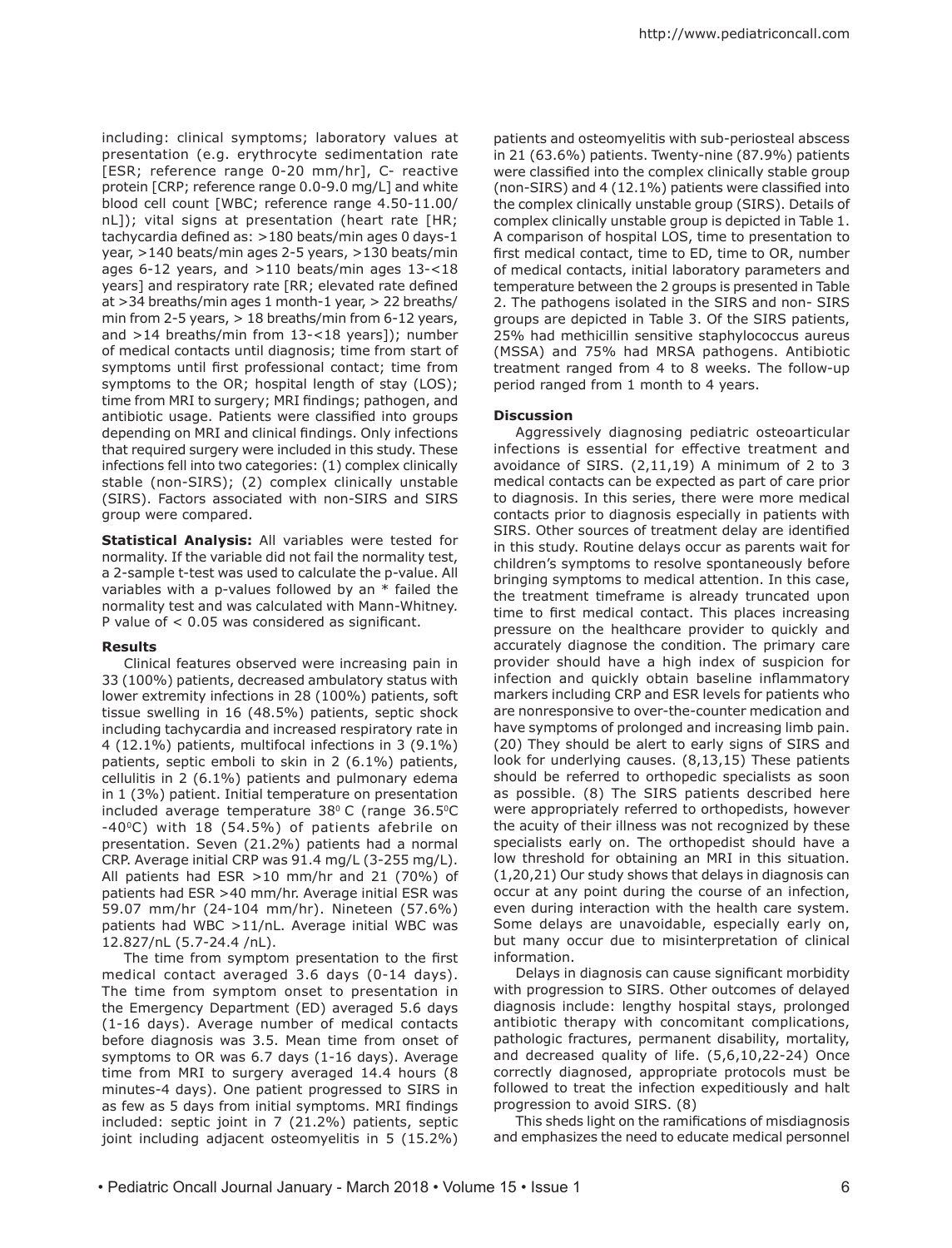| <b>Presentation</b><br>of SIRS<br>patients                                                                                     | <b>Joint</b>             | <b>Osteo</b><br>site | Organism Hospital | <b>LOS</b> | Days 1st<br>symptoms<br>to 1st<br>contact | Days 1st<br><b>Symptoms</b><br>to ED visit | Days<br>1st<br>symptoms<br>to OR | <b>Total</b>   | Present-<br>contacts ing tem-<br>until dx perature<br>(°C) | <b>Initial</b><br><b>CRP</b><br>(mg/L) | Initial<br><b>ESR</b><br>(mm)<br>hr) | Ini-<br>tial<br><b>WBC</b><br>$\mathcal{U}$<br>nL) |
|--------------------------------------------------------------------------------------------------------------------------------|--------------------------|----------------------|-------------------|------------|-------------------------------------------|--------------------------------------------|----------------------------------|----------------|------------------------------------------------------------|----------------------------------------|--------------------------------------|----------------------------------------------------|
| Knee<br>effusion and<br>pain; Fever;<br>Septic<br>Emboli<br>to skin;<br>Antalgic gait                                          | Knee                     | Femur                | <b>MRSA</b>       | 23         | 2                                         | 14                                         | 15                               | 3              | 38.3                                                       | 132                                    | 67                                   | 10.0                                               |
| Pain and<br>swelling<br>wrist; Fever                                                                                           | $\overline{\phantom{a}}$ | Radius               | <b>MRSA</b>       | 6          | 7                                         | 9                                          | 9                                | $\overline{4}$ | 39.0                                                       | 218                                    | 66                                   | 12.8                                               |
| Upper leg<br>pain; Fever                                                                                                       |                          | Femur                | <b>MRSA</b>       | 10         | 7                                         | $\overline{7}$                             | 11                               | 5              | 39.1                                                       | 246                                    | 66                                   | 8.3                                                |
| Pain,<br>swelling leg;<br>Non-weight<br>bearing,<br>Ring finger<br>pain and<br>swelling.<br>Fever, septic<br>emboli to<br>skin | Knee                     | Tibia/<br>Phalynx    | <b>MRSA</b>       | 15         | 3                                         | 10                                         | 11                               | 4              | 40.0                                                       | 255                                    | 79                                   | 12.5                                               |

# **Table 1: Details of Complex clinically unstable group**

**Note:** SIRS: Systemic Inflammatory Response Syndrome, LOS: length of stay, ED: Emergency Department, OR: operating room, Dx: diagnosis, CRP: C-reactive protein, ESR: Erythrocyte sedimentation rate, WBC: white blood cell count

# **Table 2: Comparison of SIRS and non-SIRS groups**

| <b>Parameters</b>                                       | (SIRS Group<br>$(n=4)$ | Non-SIRS Group (n=29)<br>(range) | p-value |
|---------------------------------------------------------|------------------------|----------------------------------|---------|
| Hospital LOS (days)                                     | $12.5(6-23)$           | $5(1-12)$                        | 0.0078  |
| Time to presentation to first medical contact<br>(days) | $3(2-7)$               | $3(0-14)$                        | 0.7367  |
| Time to ED (days)                                       | $2(1-3)$               | $1(0-2)$                         | 0.0717  |
| Time to OR (days)                                       | $11.5(9-15)$           | $5(1-16)$                        | 0.0170  |
| Total number of medical contacts                        | $4(4-5)$               | $3(1-5)$                         | 0.0091  |
| Initial temperature (°C)                                | $39.1 + 0.698$         | $37.89 + 1.092$                  | 0.0300  |
| Initial ESR (mm/hr)                                     | $69.5 + 6.35$          | $57.46 + 22.26$                  | 0.0390  |
| Initial CRP (mg/L)                                      | 232 (132-255)          | 69.4 (3-171)                     | 0.0035  |
| Initial WBC (/nL)                                       | $10.87 + 2.13$         | $13.097 + 5.199$                 | 0.1560  |

**Note:** SIRS: Systemic Inflammatory Response Syndrome, LOS: length of stay, ED: Emergency Department, OR: operating room, ESR: Erythrocyte sedimentation rate, CRP: C-reactive protein, WBC: white blood cell count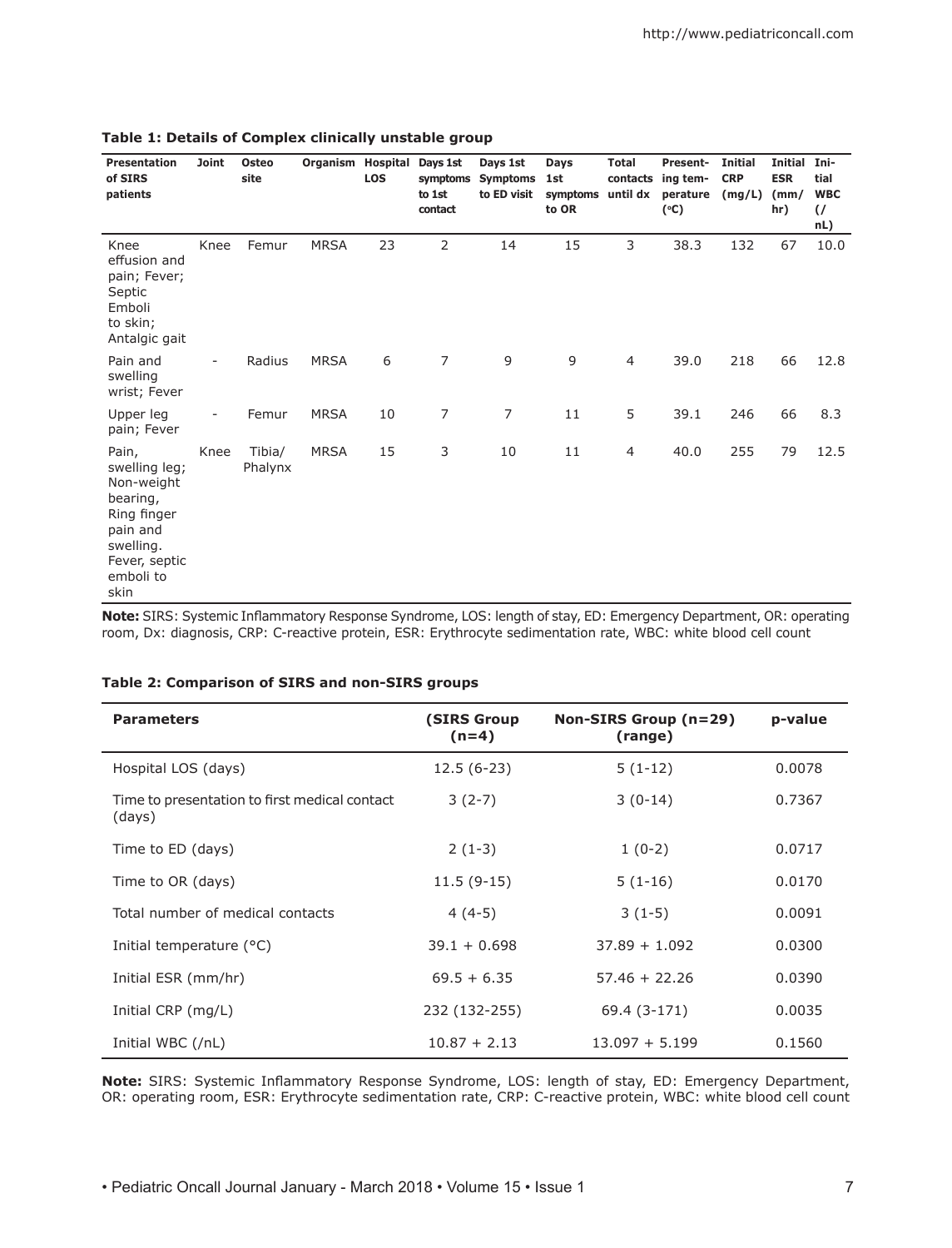| <b>Pathogens</b>                        | <b>All patients</b> | <b>Complex Clinically</b><br><b>Unstable (SIRS)</b> | <b>Complex Clinically</b><br><b>Stable (non-SIRS)</b> |
|-----------------------------------------|---------------------|-----------------------------------------------------|-------------------------------------------------------|
| Group A beta hemolytic<br>streptococcus | $3(9.1\%)$          | 0                                                   | 3                                                     |
| <b>MRSA</b>                             | $7(21.2\%)$         | 3                                                   | 4                                                     |
| <b>MSSA</b>                             | 17 (51.5%)          |                                                     | 16                                                    |
| Kingella Kingae                         | 1(3%)               | 0                                                   |                                                       |
| No Growth                               | $5(15.2\%)$         | 0                                                   | 5                                                     |
| <b>Total</b>                            | 33                  | 4                                                   | 29                                                    |

### **Table 3: Pathogens isolated in SIRS and non-SIRS group**

**Note:** SIRS: Systemic Inflammatory Response Syndrome, MRSA: methicillin-resistant staphylococcus aureus, MSSA: methicillin-sensitive staphylococcus aureus

on accurate and timely use of diagnostic measures. Most primary care providers do not have extensive experience diagnosing and treating osteoarticular infections. Because of this, the appropriate diagnostic studies are not performed and there is an over reliance on plain radiographs. Perhaps some of these diagnostic delays may be unavoidable. (25)

There is also a failure by orthopedists to recognize the potential severity of these infections. In this small population, the 4 patients that required intensive care were seen by orthopedists earlier in their course. Perhaps more aggressive early intervention could have mitigated infection progression. A recent paper found that older age, temperature greater than 38.5°C and a higher CRP are predictors of complicated disease, however the authors stress the importance of diagnosis of these complex infections stating it is "preferable to set the cut-off low and 'over diagnose' complicated acute hematogenous osteomyelitis at initial presentation." (26). Similarly in our study, we found that patients who had SIRS had higher CRP, higher ESR and higher body temperature at the time of presentation.

There are many articles in the literature emphasizing the need for holding a high index of suspicion for osteoarticular infections in children. (2,6,8,10,20,27- 29) However, there is still a lack of consensus regarding the appropriate diagnostic protocols to follow when these children present. (11) Enhanced awareness and increased vigilance, especially for signs of clinical instability, can assist with prompt diagnosis and lead to better outcomes. (11,13,15,25) The average CRP values for this study were ten times the upper limit of the normal range upon presentation. It is possible that this was due to delayed diagnosis in this population. A judicious use of laboratory testing, particularly with respect to inflammatory markers is needed. (29-31) In cases where the diagnosis is uncertain, MRI is a useful diagnostic tool. (27) Any clinical suspicion of osteomyelitis, regardless of laboratory results, should prompt the clinician to obtain an MRI. Any child with progressive pain in a bone or joint with increased disability independent of normal laboratory results should be considered for an osteoarticular infection with a very low threshold for obtaining an MRI.

(19,20,21,32) In the era of MRSA and other aggressive pathogens, obtaining a negative MRI result should not be viewed as extraneous clinical information. (10,11,22,28,31) Since an MRI study can diagnose osteomyelitis within 24 hours of onset, it should be used with greater frequency. (1,15,33) This needs to be emphasized to primary care and emergency department clinicians.

This experience in a community hospital setting is applicable to many other community settings. Two high volume pediatric academic institutions reports the percentage of patients with MRSA osteomyelitis and septic arthritis at 34.8% and 51% respectively. (34,35) As the percentage of MRSA climbs, the severity of patients' illnesses will increase. (7) Similarly in our study though MSSA was the predominant pathogen isolated, 75% of patients who developed SIRS had MRSA infection. In this era of multi-drug resistant organisms, a more aggressive approach in identifying and treating such infections will decrease morbidity and reduce the likelihood of longer hospitalizations. (25)

It is unclear how many children without infections present with similar complaints to those with infections. A further confounder in this population, is that many children with osteomyelitis also have a history of trauma. These issues illustrate why clinicians must hold a high suspicion for infection; it can masquerade as more benign pathology, especially early on. A limitation of this study is that the timing of symptom presentation was self-reported by patients and their caregivers and could not be independently verified.

#### **Conclusion**

It is recommended that clinicians hold a high suspicion for pediatric osteoarticular infections at initial presentation, promoting the expeditious diagnosis to prevent serious sequelae. The goal is to start treatment as quickly as possible, thereby halting infection progression and mitigating the need for prolonged hospitalization. It is important to note that in this study, a delay in diagnosis did not cause progression to SIRS in every case though SIRS is seen in patients with higher CRP, higher ESR and higher body temperature at the time of presentation. It is difficult to discern which patients with complex infections will progress to SIRS.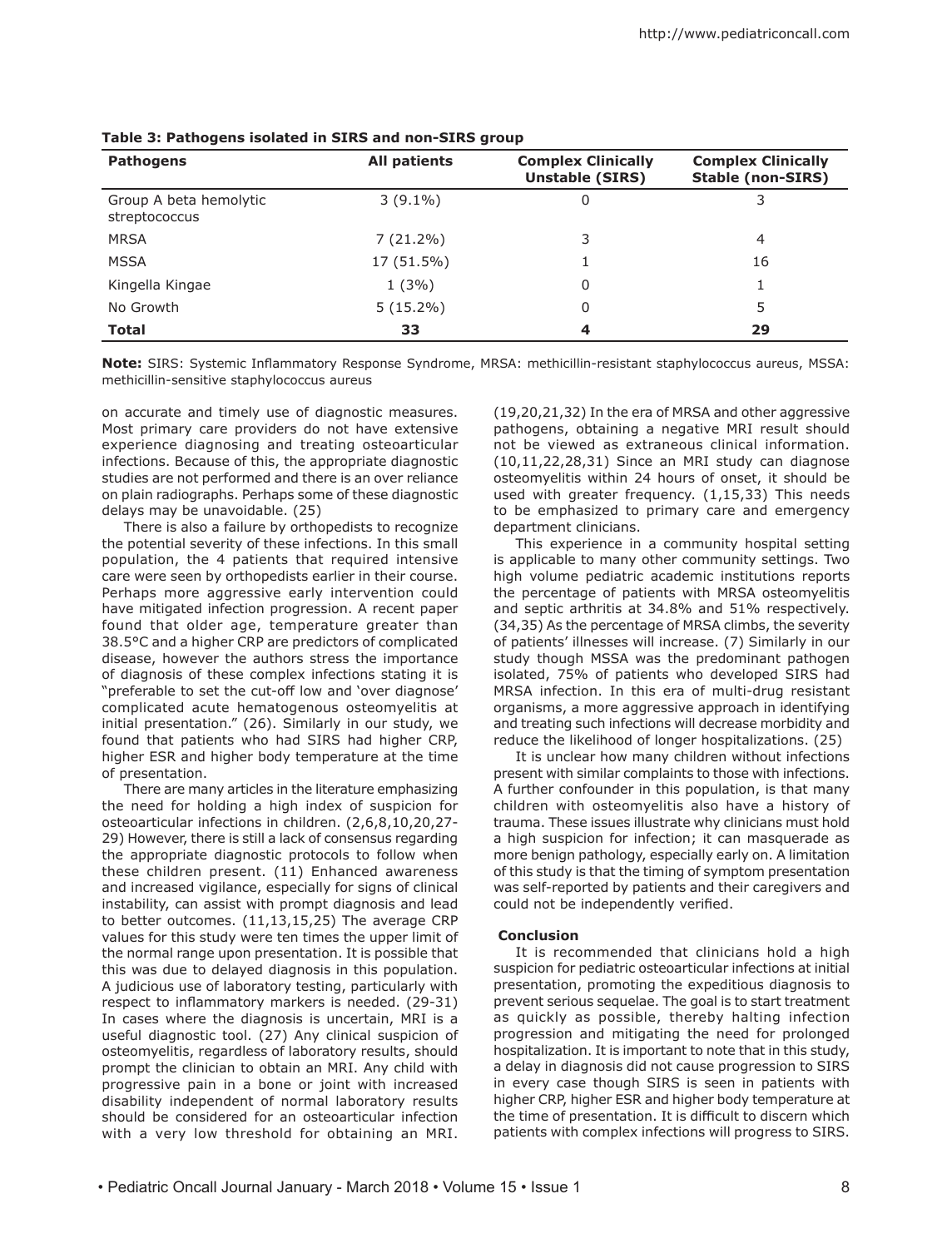Infection progression may also be dependent on the time of symptomatic presentation, aggressiveness of the pathogen, and other factors, such as the patient's immune system status. Aggressive treatment is critical since clinically stable children with complex infections can easily progress to SIRS. (25) Patients with MRSA tend to decompensate quickly and once they present, the clock is ticking for the clinician to appropriately identify the infection.

#### **Acknowledgement**

The authors thank Kiran G Thomas for help with editing the manuscript and Martin J Herman for using the terms "simple" and "complex" for pediatric osteoarticular infections.

### **Funding:** None **Conflict of Interest :** None

### **References :**

- 1. Gottschalk HP, Moor MA, Muhamad AR, Wenger DR, Yaszay B. Improving diagnostic efficiency: analysis of pelvic MRI versus emergency hip aspiration for suspected hip sepsis. J Pediatr Orthop. 2014;34(3):300-306.
- 2. Ceroni D, Kampouroglou G, Valaikaite R, Anderson della Llana R, Salvo D. Osteoarticular infections in young children: what has changed over the last years? Swiss Med Wkly. 2014;144:w13971.
- 3. Mpalaris V, Arsos G, Iakovou I, Dalpa E, Karatzas N. Discordance between MRI and bone scan findings in a child with acute complicated osteomyelitis: scintigraphic features that contribute to the early diagnosis. Rev Esp Med Nucl Imagen Mol. 2014;33(2):106-108.
- 4. Ceroni D, Kampouroglou G, Valaikaite R, Anderson della Llana R, Salvo D. Osteoarticular infections in young children: what has changed over the last years? Swiss Medical Weekly. 2014;144:w13971.
- 5. Belthur MV, Birchansky SB, Verdugo AA, et al. Pathologic fractures in children with acute Staphylococcus aureus osteomyelitis. J Bone Joint Surg Am. 2012;94(1):34-42
- 6. Stockmann C, Ampofo K, Pavia AT, et al. National trends in the incidence, outcomes and charges of pediatric osteoarticular infections, 1997-2012. Pediatr Infect Dis J. 2015;34(6):672-674.
- 7. Hawkshead JJ, 3rd, Patel NB, Steele RW, Heinrich SD. Comparative severity of pediatric osteomyelitis attributable to methicillin-resistant versus methicillinsensitive Staphylococcus aureus. J Pediatr Orthop. 2009;29(1):85-90.
- 8. Sen ES, Clarke SL, Ramanan AV. The child with joint pain in primary care. Best Pract Res Clin Rheumatol. 2014;28(6):888-906.
- 9. Sukswai P, Kovitvanitcha D, Thumkunanon V, Chotpitayasunondh T, Sangtawesin V, Jeerathanyasakun Y. Acute hematogenous osteomyelitis and septic arthritis in children: clinical characteristics and outcomes study. J Med Assoc Thai. 2011;94 Suppl 3:S209-216.
- 10. Ilharreborde B. Sequelae of pediatric osteoarticular

infection. Orthop Traumatol Surg Res. 2015;101(1 Suppl):S129-137.

- 11. Thomsen I, Creech CB. Advances in the diagnosis and management of pediatric osteomyelitis. Curr Infect Dis Rep. 2011;13(5):451-460.
- 12. Copley LA, Barton T, Garcia C, et al. A proposed scoring system for assessment of severity of illness in pediatric acute hematogenous osteomyelitis using objective clinical and laboratory findings. Pediatr Infect Dis J. 2014;33(1):35-41.
- 13. Horeczko T, Green JP. Emergency department presentation of the pediatric systemic inflammatory response syndrome. Pediatr Emerg Care. 2013;29(11):1153-1158.
- 14. Gaviria-Agudelo C, Carter K, Tareen N, Pascual V, Copley LA. Gene expression analysis of children with acute hematogenous osteomyelitis caused by Methicillinresistant Staphylococcus aureus: correlation with clinical severity of illness. PLoS One. 2014;9(7):e103523.
- 15. Goldstein B, Giroir B, Randolph A. International pediatric sepsis consensus conference: definitions for sepsis and organ dysfunction in pediatrics. Pediatr Crit Care Med. 2005;6(1):2-8.
- 16. Kaplan SL. Recent lessons for the management of bone and joint infections. J Infect. 2014;68 Suppl 1:S51-56.
- 17. Schaub RL, Rodkey ML. Deep vein thrombosis and septic pulmonary emboli with MRSA osteomyelitis in a pediatric patient. Pediatr Emerg Care. 2012;28(9):911-912.
- 18. Altobelli MG, Quinonez RA. When should DVT be suspected in children with osteomyelitis? Hosp Pediatr. 2012;2(3):167-172.
- 19. Yeo A, Ramachandran M. Acute haematogenous osteomyelitis in children. BMJ. 2014;348:g66.
- 20. Agarwal A, Aggarwal AN. Bone and Joint Infections in Children: Acute Hematogenous Osteomyelitis. Indian J Pediatr. 2015.
- 21. Pugmire BS, Shailam R, Gee MS. Role of MRI in the diagnosis and treatment of osteomyelitis in pediatric patients. World J Radiol. 2014;6(8):530-537.
- 22. Vardakas KZ, Kontopidis I, Gkegkes ID, Rafailidis PI, Falagas ME. Incidence, characteristics, and outcomes of patients with bone and joint infections due to communityassociated methicillin-resistant Staphylococcus aureus: a systematic review. Eur J Clin Microbiol Infect Dis. 2013;32(6):711-721.
- 23. Paakkonen M, Peltola H. Acute osteomyelitis in children. N Engl J Med. 2014;370(14):1365-1366.
- 24. Ceroni D, Regusci M, Pazos JM, Saunders CT, Kaelin A. Risks and complications of prolonged parenteral antibiotic treatment in children with acute osteoarticular infections. Acta Orthop Belg. 2003;69(5):400-404.
- 25. Montgomery NI, Rosenfeld S. Pediatric osteoarticular infection update. J Pediatr Orthop. 2015;35(1):74-81.
- 26. Martin, Andrew C., et al. "Predictors of outcome in pediatric osteomyelitis: Five years experience in a single tertiary Center." The Pediatric infectious disease journal 35.4 (2016): 387-391.